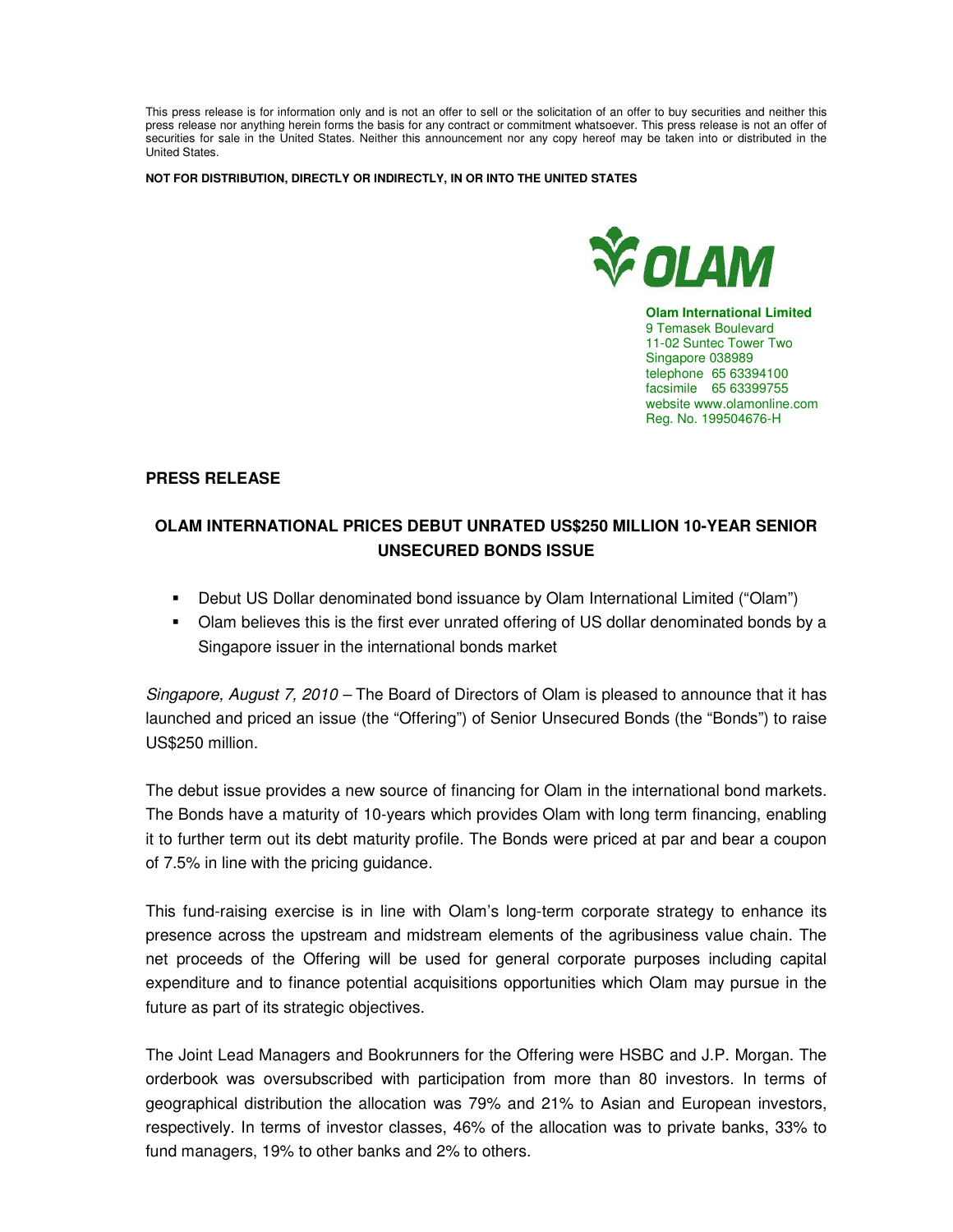

K. Ravikumar, Olam's Chief Financial Officer said, "We are pleased with our debut international bond offering, and particularly satisfied with the 10-year maturity period of our first issuance. We are encouraged by the response from investors in terms of geographical spread of the allocations as well as the participation from various investor classes."

## **Note:**

This release should be read and understood only in conjunction with the full text of Olam International Limited's announcements lodged on SGXNET on 7 August 2010 on the same subject.

**. . . . . . . .** 

## **About Olam International Limited**

Olam International is a leading global integrated supply chain manager and processor of agricultural products and food ingredients, sourcing 20 products with a direct presence in 64 countries and supplying them to over 10,600 customers. With direct sourcing and processing in most major producing countries for its various products, Olam has built a global leadership position in many of its businesses, including cocoa, coffee, cashew, sesame, rice, cotton and wood products. Headquartered in Singapore and listed on the SGX-ST on February 11, 2005, Olam currently ranks among the top 40 largest listed companies in Singapore in terms of market capitalisation and is a component stock in the Straits Times Index (STI), MSCI Singapore Free, S&P Agribusiness Index and the DAXglobal Agribusiness Index. Olam is the only Singapore firm to be named in the 2009 Forbes Asia Fabulous 50, an annual list of 50 bigcap and most profitable firms in the region. It is also the first and only Singapore company to be named in the 2009 lists for the Global Top Companies for Leaders and the Top Companies for Leaders in the Asia Pacific region by Hewitt Associates, the RBL Group and Fortune. More information on Olam can be found at www.olamonline.com.

**Note: This press release is not for distribution, directly or indirectly, in or into the United States (including its territories and possessions, any State of the United States and the District of Columbia). This press release does not constitute or form a part of any offer or solicitation to purchase or subscribe for securities in the United States. The Bonds mentioned herein have not been, and will not be, registered under the United States Securities Act of 1933 (the "Securities Act"). The Bonds may not be offered or sold in the United States except pursuant to an exemption from the registration requirements of the Securities Act. There will be no public offer of securities in the United States.**